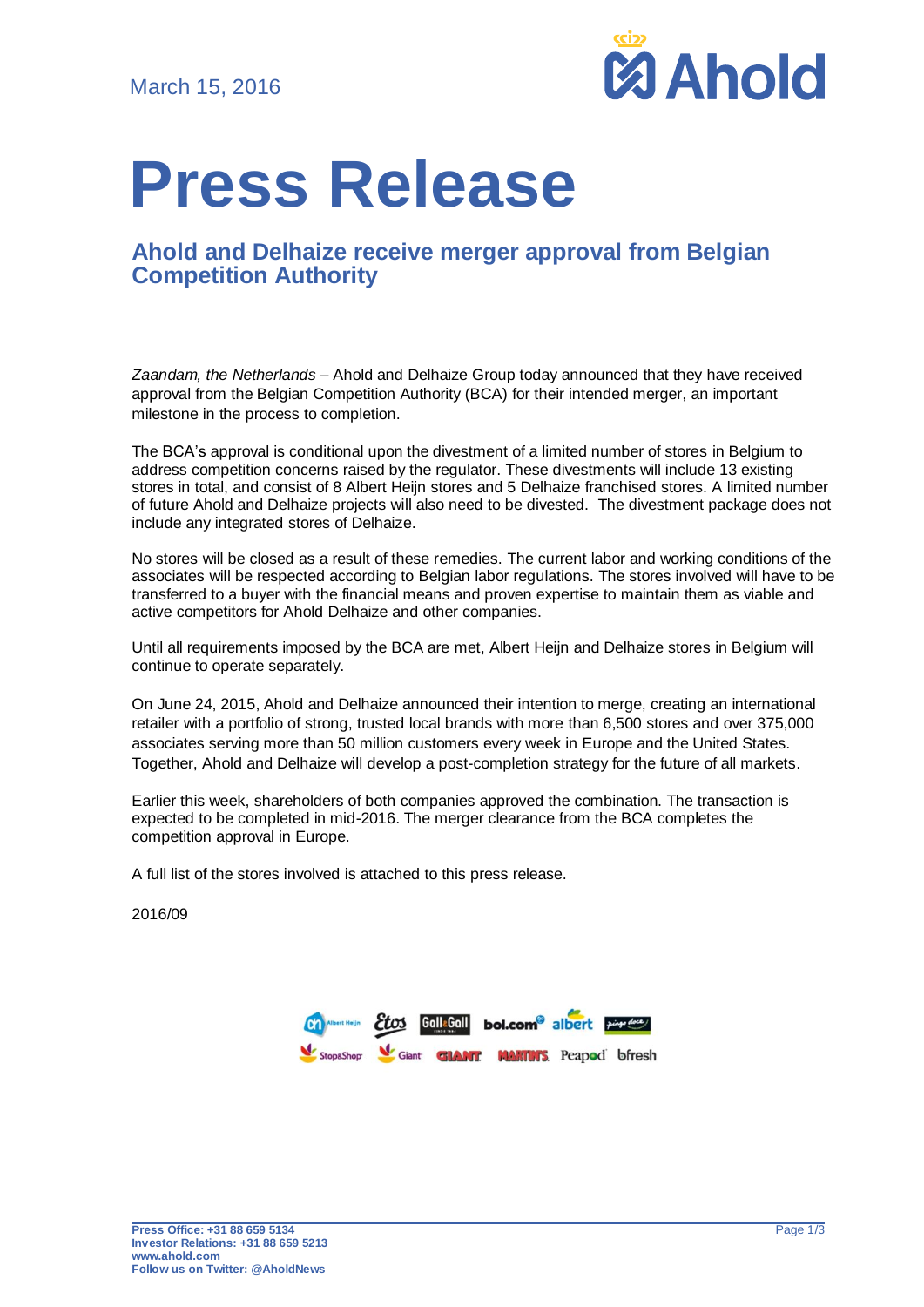

### **ANNEX:**

|                | <b>Banner</b>      | Location                        |
|----------------|--------------------|---------------------------------|
|                | <b>AHOLD</b>       |                                 |
| 1              | Albert Heijn       | Bernardsesteenweg, Antwerp      |
| $\overline{2}$ | Albert Heijn       | Groenplaats, Antwerp            |
| 3              | Albert Heijn       | Leuvensesteenweg, Boortmeerbeek |
| 4              | Albert Heijn       | Overpoortstraat, Ghent          |
| 5              | Albert Heijn       | Engels Plein, Leuven            |
| 6              | Albert Heijn       | Dijkstraat, Lokeren             |
| $\overline{7}$ | Albert Heijn       | Gentstraat, Oudenaarde          |
| 8              | Albert Heijn       | Steenweg Op Gierle, Turnhout    |
|                | <b>DELHAIZE</b>    |                                 |
| 9              | Proxy Delhaize     | Lange Beeldekensstraat, Antwerp |
| 10             | Proxy Delhaize     | Oude Leeuwenrui, Antwerp        |
| 11             | <b>AD Delhaize</b> | Monnikenstraat, Berendrecht     |
| 12             | Proxy Delhaize     | Hundelgemsesteenweg, Ghent      |
| 13             | <b>AD Delhaize</b> | Poederleeseweg, Lille           |

#### **Cautionary notice**

#### **NO OFFER OR SOLICITATION**

This communication is being made in connection with the proposed business combination transaction between Koninklijke Ahold N.V. also known as Royal Ahold ("Ahold") and Delhaize Group NV/SA ("Delhaize"). This communication is not intended to and does not constitute an offer to sell or the solicitation of an offer to subscribe for or buy or an invitation to purchase or subscribe for any securities or the solicitation of any vote or approval in any jurisdiction in connection with the proposed transaction or otherwise, nor shall there be any sale, issuance or transfer of securities in any jurisdiction in contravention of applicable law. No offer of securities shall be made except by means of a prospectus meeting the requirements of Section 10 of the Securities Act of 1933, as amended, and applicable Dutch, Belgian and other European regulations. This communication is not for release, publication or distribution, in whole or in part, in or into, directly or indirectly, any jurisdiction in which such release, publication or distribution would be unlawful.

#### **IMPORTANT ADDITIONAL INFORMATION WILL BE FILED WITH THE SEC**

In connection with the proposed transaction, Ahold has filed with the U.S. Securities and Exchange Commission (the "SEC") a registration statement on Form F-4, which includes a prospectus. On January 28, 2016, the SEC declared the registration statement effective, and the prospectus was mailed to the holders of American Depositary Shares of Delhaize and holders of